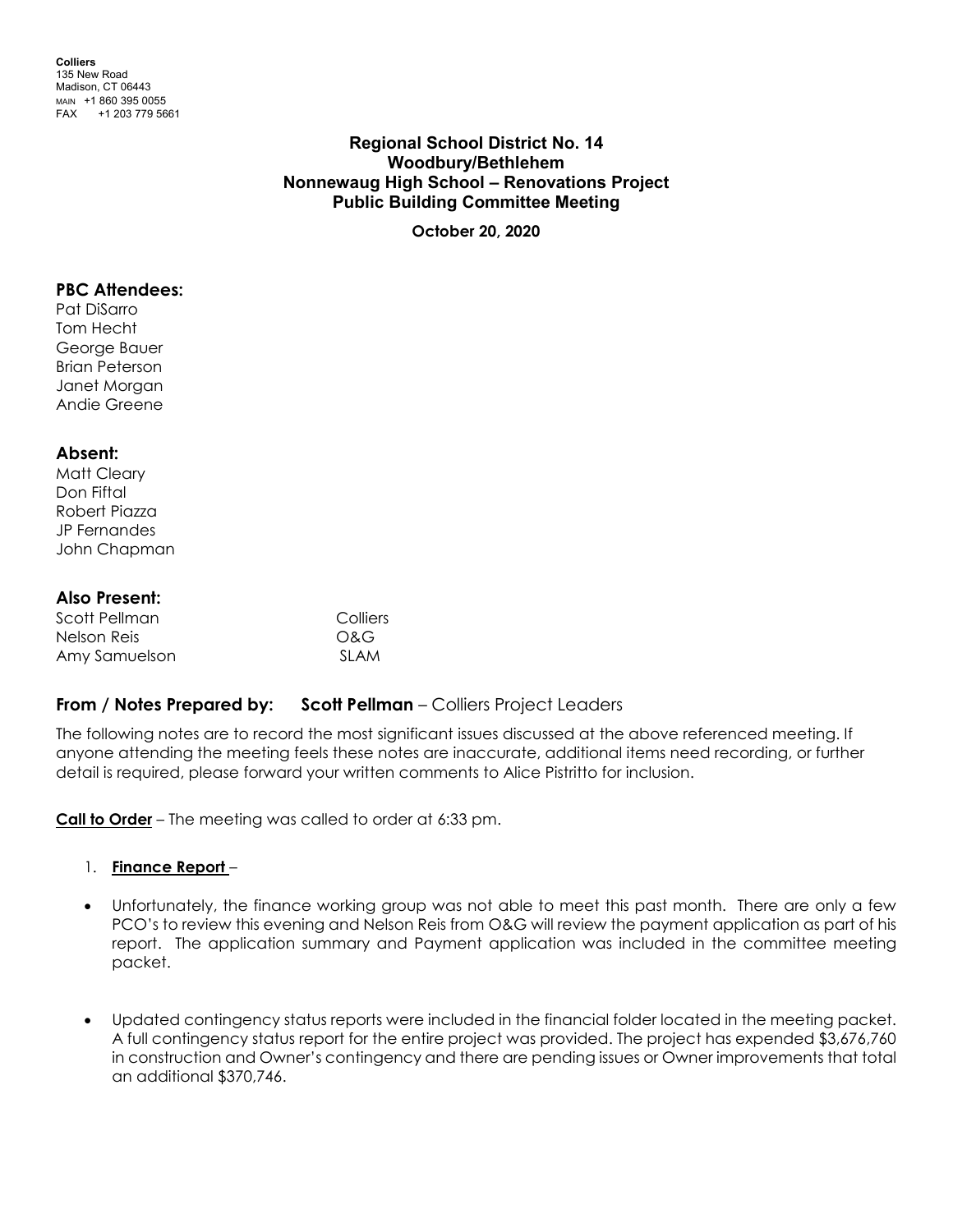- The current available contingency for the High School and BOE facility is approximately \$534,740. This would be reduced to \$163,994 assuming all the pending issues or betterments are accepted. Colliers took a deeper dive into the breakout of estimated contingency between the High School and Central Office projects which was included in the financial folder.
	- o There is an estimated \$137,165 remaining for the Central Office project
	- o There is an estimated \$397,575 remaining for the High School project
	- o Pending issues total \$370,746
	- 2. **OPM Report** Scott Pellman reported on the following:
		- **a.** Project Update –
- Project meetings continue to take place online, there is a scheduled OAC meeting for this Thursday. The meeting packet included O&G's monthly report that Nelson will address as part of his update. There was a punch list follow up walk through on October 1st, A good portion of the punch list work I complete, the Administration has provided a new list of items that has been coordinated with the master punch list. There is a technology punch list walk through scheduled on the 28<sup>th</sup>, this will look at all systems and the meeting will start with Jason Bouchard in the auditorium. The new desk for the Central Office has been ordered. A draft copy of all maintenance manuals has been provided by O&G. Building Management System training has been scheduled with Mike Molzon for tomorrow morning.
- Colliers has been coordinating weekly commissioning meetings to assign specific tasks and to review schedule. Lighting and the emergency generator still require commissioning. Second shift work has been uneventful with no cleaning issues.
- Colliers is continuing project support hourly based on the agreement in place.
- The furniture solution for the Central Office reception desk has been ordered.
	- 3. **PCO reviews** The following PCO's were presented to the committee.

### **PCO-315** – Windscreen Logo - \$1, 435

o The committee previously approved a not to exceed amount of \$3,000 for a tennis court logo. The final cost for the logo similar to the artificial turf field is \$1,435

**PCO-316R** – Exterior speaker at the main entrance – \$3,550

o Cost to install a new exterior speaker at the front of the building by the canopy so PA announcement can be heard. This existed prior to the building project and needed to be provided but was not part of the construction documents.

**PCO-317** – Central Office reception desk demo, power and data - \$7,276

- o This is the cost to demolish the existing Central Office Desk that is not ADA accessible. The cost of this PCO along with the new desk for \$4,745 is much more cost effective that the originally explored custom unit which was closer to \$25,000
- **PCO-318** BOK railing Auditorium \$9,815
	- o This is the cost to provide BOK railings to match the main concourse in lieu of the specified perforated panels. This was requested by the design team during shop drawing review.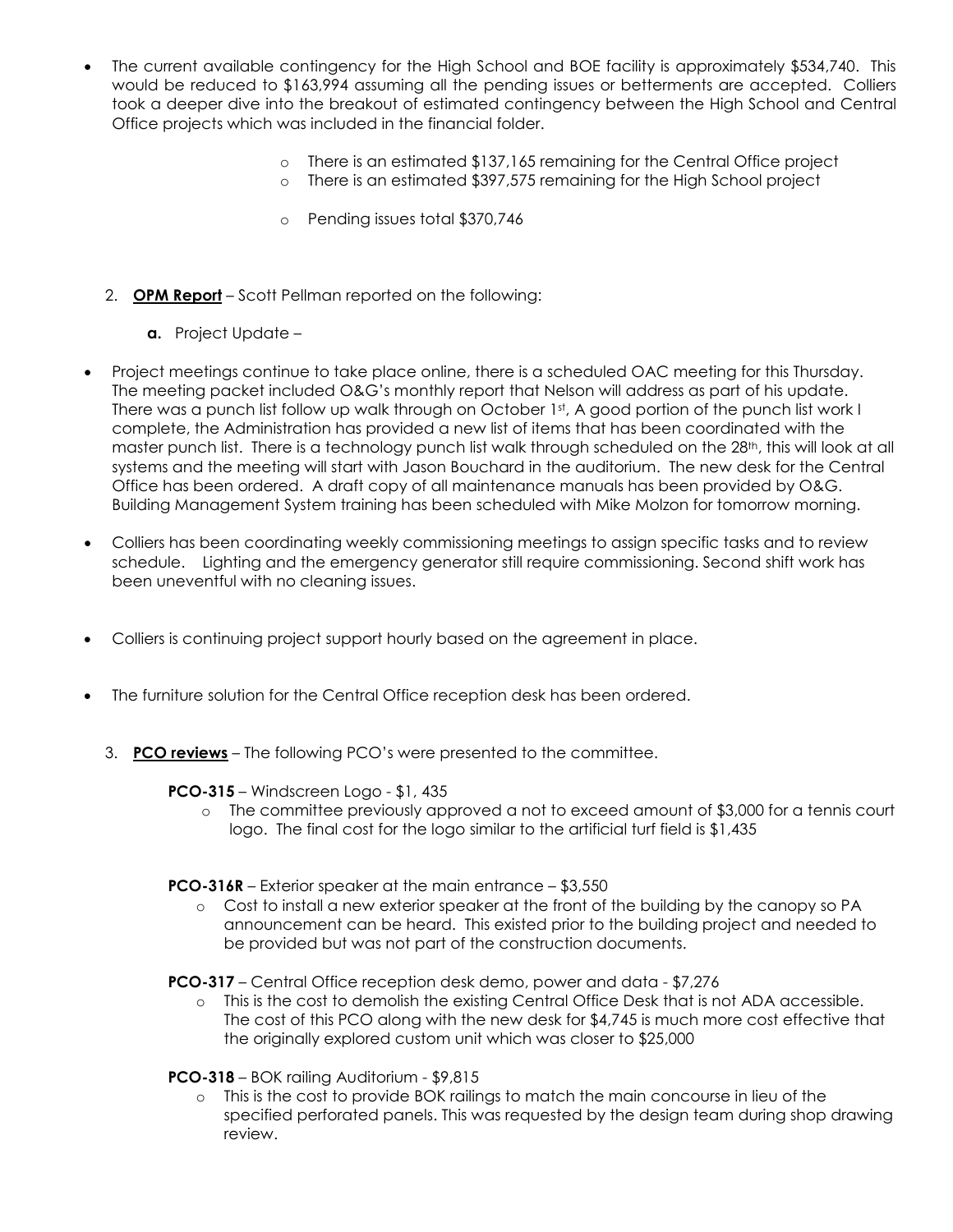**PCO-319** – HDMI cabling – gym wire cages for WAP's - \$23,320

o This is the cost to provide install low voltage presentation wiring in multiple areas throughout the school along with the addition of cages to protect the wireless access points in the gymnasium.

# **PCO-320** – Tile base Schluter Edge - \$15,574

o This is the cost to provide install horizontal edge trim at the main hallway tile base. The vertical joints were provided by the contract. The tile was originally specified with a bull nose, but the tile was no longer available and a bull nose tile could not be located so tile with an unfinished edge was provided.

### **PCO-321** – Miscellaneous CM contingency draw - \$42,776

- o This is the cost for miscellaneous contingency draws from multiple contractors and PCO's.
- o Exterior step support and shoring at the gym
- o Removal of temp HC rails
- o Repair exterior conduits for light pole bases
- o Out of scope punch list work
- o Additional Dumpsters<br>
o Roof patching due to
- Roof patching due to phasing
- o Additional gym banner slides
- o Repair damaged light pole bases
- o Back charge for damaged computer and keyboard
- o Fire safing above the ceiling requested by AHJ
- o Waterproofing at gym penthouse
- o Replace acoustical ceilings
- 4. The district has solicited a proposal for a new repeater to resolve communication dead spots within the building. Two proposals were received, one for repeaters only and a second that included new handsets. If accepted by the committee this expense should be applied to the central office project due to its available contingency.

### **Architect update** – Amy S

- SLAM is continuing to follow up on punch list
- Attending OAC meetings
- Assisting with the commissioning meetings
- The wall covering strike was provided for the graphic in the lobby wall and it looks great it has been released.
- SLAM is following up on Owner requests including Jason Bouchard issues.
- Pat DiSarro requested a copy for posting on the web site.
- Janet Morgan noted that the patio by the Cafeteria has a grading issue from the patio to the grass the back side of the platform needs to be 30" to grade. Amy will check on this issue.

### **Project Update -** Nelson R-

- The project application for payment was presented Nelson reviewed the billing summary that was included in the committee package. SLAM and Colliers have reviewed the application.
	- o No second shift work
	- o PCO to extend general conditions is under review
	- o Packages are being closed out and billed 100% less retainage
	- o A number of the packages are already closed.
	- o CHRO compliance is being reviewed

o

• The summary of the pay application describes the work done over the past month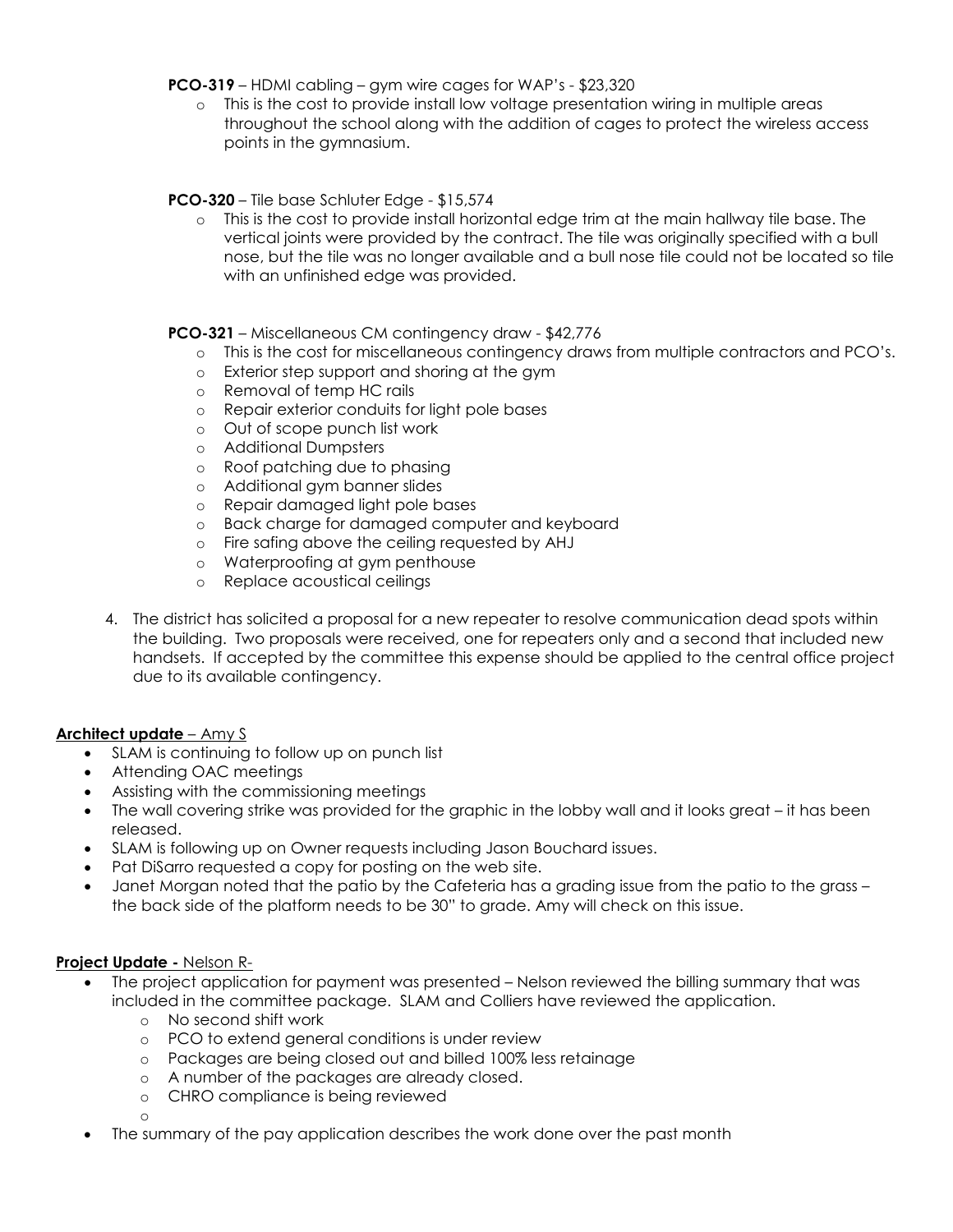- The CM contingency balance is 195,864 after including estimated revisions of 235,000 including a 59,000 change for filter cartridges.
- The next billing period should have the majority of the trades closed out.
- The GMP allowances
	- o Extended general conditions will be offset by the allowances
	- o The MEP coordination allowance cannot be closed out due to pending issues
	- o The OT acceleration cannot be closed out at this time as well
- The current schedule includes the commissioning and change order work that is in process. The video production storefront will arrive mid-November and may be install over the Thanksgiving Holiday schedule permitting, the construction team will target the Friday after Thanksgiving.
- Photos were presented of the new attic walkways and insulation along with steps that were fabricated for access.
- Patrick DiSarro question O&G on the conduit to the field concession building. If the wire is delivered the contractor will pull the wire. The conduit was confirmed to be in god shape with a pull string.

#### **New Business**:

• None

### **Public Comment:**

o None

### **Motions 10-20-20 PBC meeting**

#### **PCO-315**

Motion that the public building committee approve of PCO - 315 dated 10/14/2020 to install a logo on the tennis court wind screen in the amount of \$1,435

**George Bauer made a motion that the public building committee approve PCO - 315 dated 10/14/2020 to install a logo on the tennis court wind screen in the amount of \$1,435 Seconded by Pat DiSarro - All in favor-Unanimous-motion passes.**

### **PCO-316**

Motion that the public building committee approve of PCO - 316 dated 10/14/2020 to add an exterior speaker at the main entrance in the amount of \$3,550

**George Bauer made a motion that the public building committee approve PCO – 316 dated 10/14/2020 to add an exterior speaker at the main entrance in the amount of \$3,550 Pending Final Approval by the Design Team and Colliers Seconded by Pat DiSarro- All in favor- Unanimous-motion passes.**

#### **PCO-317**

Motion that the public building committee approve of PCO - 317 dated 10/14/2020 to demolish the existing central office reception desk and provide power and data for the new desk in the amount of \$7,276

**George Bauer made a motion that the public building committee approve PCO – 317 dated 10/14/2020 to demolish the existing central office reception desk and provide power and data for the new desk in the amount of \$7,276 Pending Final Approval by the Design Team and Colliers Seconded by Pat DiSarro- All in favor- Unanimous-motion passes.**

# **PCO-318**

Motion that the public building committee approve of PCO - 318 dated 10/14/2020 to add the BOK railings in the amount of \$9,815